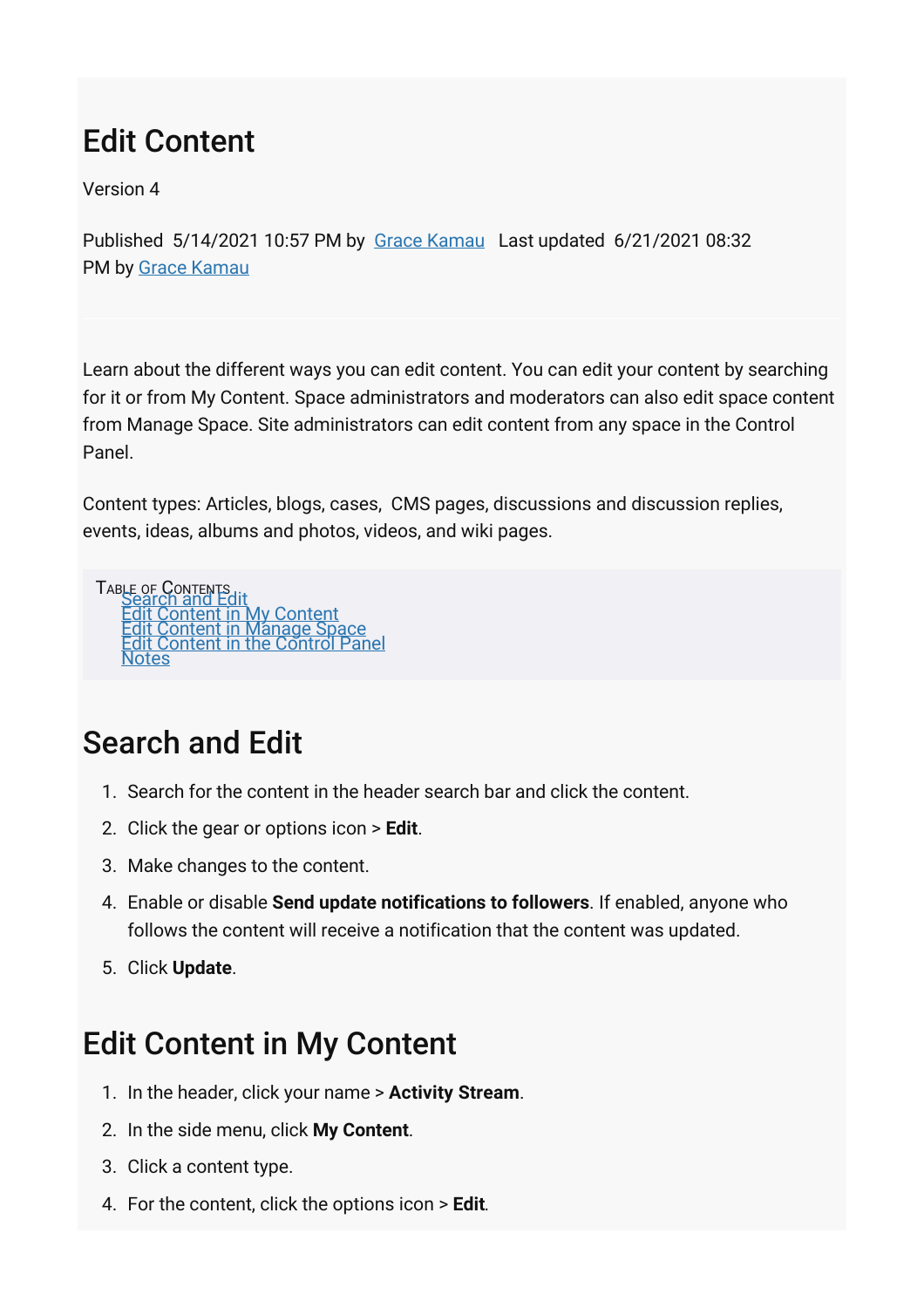- 5. Make changes to the content.
- 6. Enable or disable **Send update notifications to followers**. If enabled, anyone who follows the content will receive a notification that the content was updated.
- <span id="page-1-0"></span>7. Click **Update**.

### Edit Content in Manage Space

Space administrators and moderators can edit content from Manage Space.

- 1. In the header, click **Spaces** and click a space.
- 2. Click **Manage Space**.
- 3. In the side menu, click a content type.
- 4. For the content, click the options or gear icon > **Edit**.
- 5. Make changes to the content.
- 6. Enable or disable **Send update notifications to followers**. If enabled, anyone who follows the content will receive a notification that the content was updated.
- <span id="page-1-1"></span>7. Click **Update**.

### Edit Content in the Control Panel

Site administrators can edit content from the Control Panel.

- 1. Click the gear icon > **Control Panel** > **Content**.
- 2. Click a content type.
- 3. For the content, click the options or gear icon > **Edit**.
- 4. Make changes to the content.
- 5. Enable or disable **Send update notifications to followers**. If enabled, anyone who follows the content will receive a notification that the content was updated.
- <span id="page-1-2"></span>6. Click **Update**.

#### **Notes**

- **General**: When you edit the content title:
	- The content title is automatically updated everywhere the content is @mentioned.